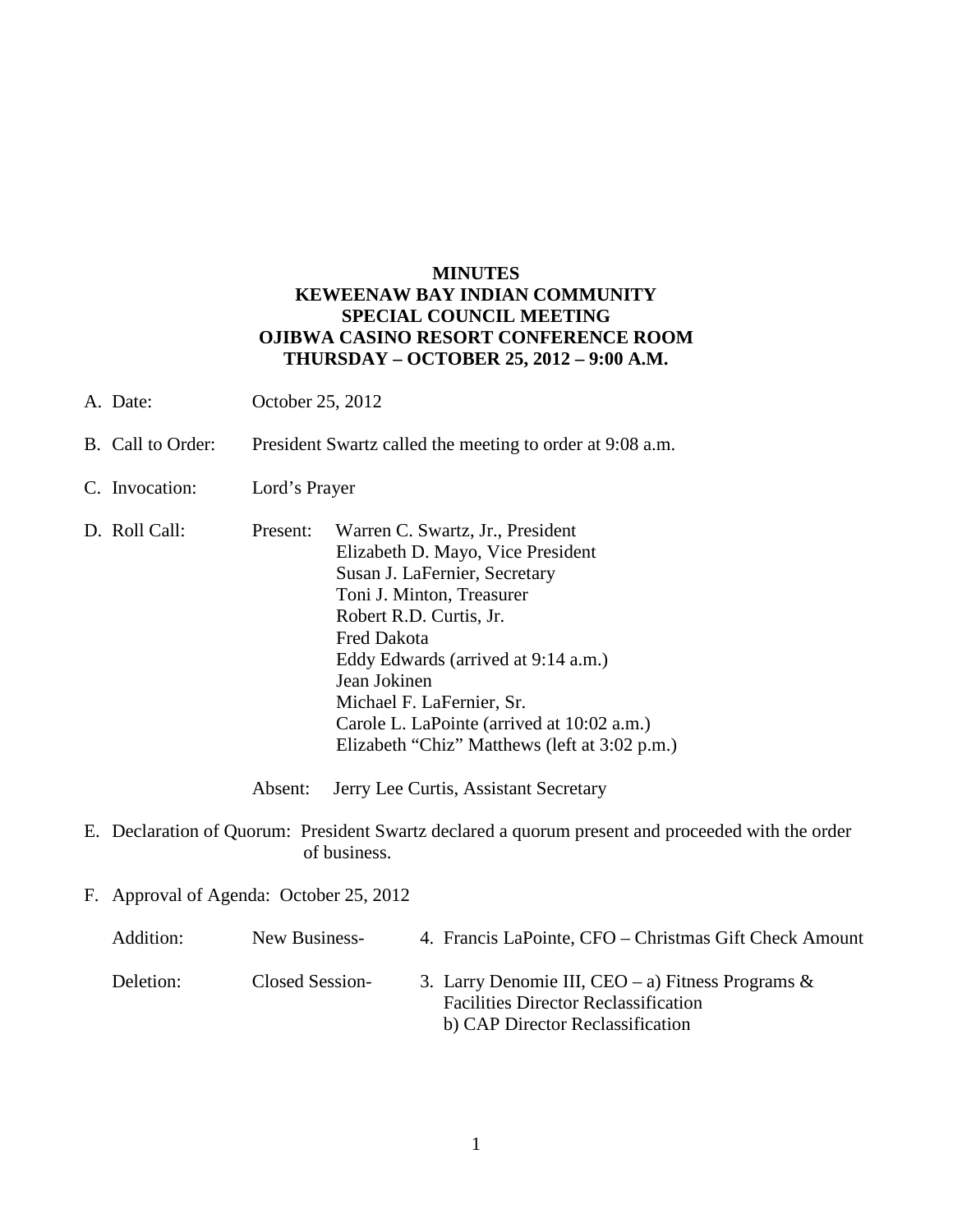**MOTION MADE BY MICHAEL F. LAFERNIER, SR. TO APPROVE THE AGENDA WITH THE CHANGES. SUPPORTED BY TONI J. MINTON. EIGHT IN FAVOR (Elizabeth D. Mayo, Susan J. LaFernier, Toni J. Minton, Robert R.D. Curtis, Jr., Fred Dakota, Jean Jokinen, Michael F. LaFernier, Sr., Elizabeth "Chiz" Matthews), OPPOSED - 0, ABSTAINING - 0, THREE ABSENT (Jerry Lee Curtis, Eddy Edwards, Carole L. LaPointe), MOTION CARRIED.**

G. For Your Information:

- 1. A Memo from Tribal License Clerk regarding Age of Youth Hunters License Issuance
- 2. Indian Land Consolidation Program New Contact Information
- 3. Native Nations Events Sixth Annual Tribal Casino & Hotel Development Conference February 21-22, 2013 Tucson, Arizona

### **Eddy Edwards arrived at 9:14 a.m.**

- H. Approval of Meeting Minutes:
	- 1. October 10, 2011

**MOTION MADE BY ELIZABETH D. MAYO TO APPROVE THE OCTOBER 10, 2011 MEETING MINUTES. SUPPORTED BY FRED DAKOTA. SIX IN FAVOR (Elizabeth D. Mayo, Susan J. LaFernier, Toni J. Minton, Fred Dakota, Michael F. LaFernier, Sr., Elizabeth "Chiz" Matthews), OPPOSED - 0, THREE ABSTAINING (Robert R.D. Curtis, Jr., Eddy Edwards, Jean Jokinen), TWO ABSENT (Jerry Lee Curtis, Carole L. LaPointe), MOTION CARRIED.**

2. October 20, 2011

**MOTION MADE BY TONI J. MINTON TO APPROVE THE OCTOBER 20, 2011 MEETING MINUTES. SUPPORTED BY ELIZABETH D. MAYO. SEVEN IN FAVOR (Elizabeth D. Mayo, Susan J. LaFernier, Toni J. Minton, Fred Dakota, Eddy Edwards, Michael F. LaFernier, Sr., Elizabeth "Chiz" Matthews), OPPOSED - 0, TWO ABSTAINING (Robert R.D. Curtis, Jr., Jean Jokinen), TWO ABSENT (Jerry Lee Curtis, Carole L. LaPointe), MOTION CARRIED.**

- I. Recognize Scheduled Delegation/Individuals:
	- 1. Gregg Nominelli, Economic Developer
		- a) Brigitte LaPointe, Correctional Facilities Advisory Board/Jim Stingle/Bill Jondreau/Les Haataja/Dennis Gerard: Presentation of Master Plan (Report) for the Criminal Justice Facility by Gundlach Champion, Inc. - Dan LeVeque

#### **Carole LaPointe arrived at 10:02 a.m.**

As of February 24, 2012 the board researched 4 options: an adult detention facility in Baraga (16 bed), adult detention facility in Marquette (50 bed), a juvenile facility in Baraga and a combined adult/juvenile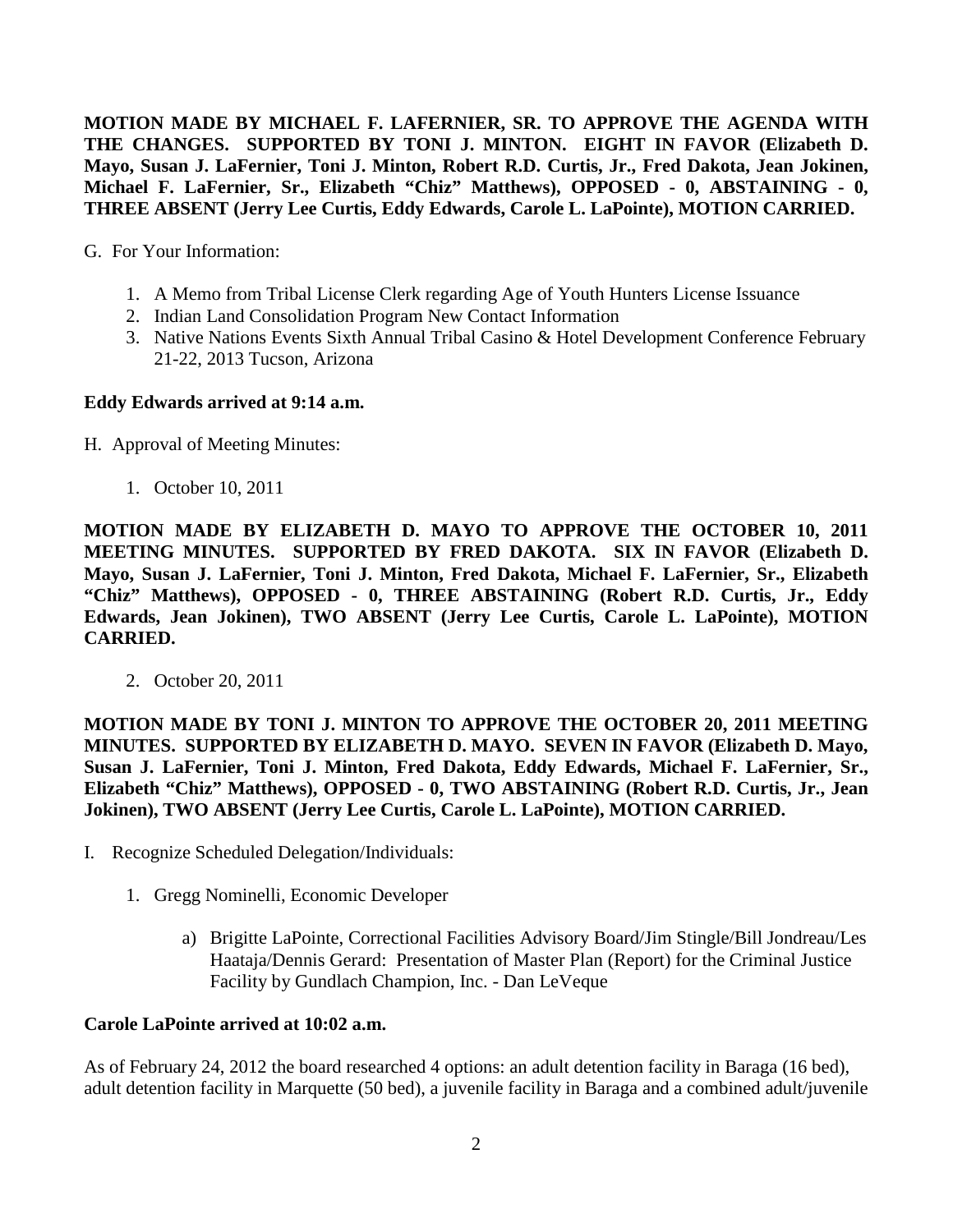facility in Baraga with a court house. Then 2 options: a new courthouse in Baraga or L'Anse or a privatized federal prison in Baraga.

The overall recommendation of the Advisory Board was to build a Juvenile Facility. The Council expressed their appreciation for their work and will take the information into consideration.

> b) Lori Sherman/Char Spruce, Natural Resources Department – Value - Environment Section: Parks and Recreation – Comprehensive (Strategic) Plan Review

# **Break: 10:22 – 10:36 a.m.**

This concluded the Council's review of the Comprehensive Strategic Plan and it will be presented at the Harvest Feast and Mid-Winter Powwow for public comment.

- J. Old Business:
	- 1. Marty Curtis Surveillance System (Security Camera) Bid Modification for New Day Treatment Center from South Shore Services, Inc. (Ishpeming)

**MOTION MADE BY ELIZABETH D. MAYO TO APPROVE \$783.44 FOR THE TWO ADDITIONAL CAMERAS REQUESTED FOR NEW DAY TREATMENT CENTER. SUPPORTED BY CAROLE L. LAPOINTE. TEN IN FAVOR (Elizabeth D. Mayo, Susan J. LaFernier, Toni J. Minton, Robert R.D. Curtis, Jr., Fred Dakota, Eddy Edwards, Jean Jokinen, Michael F. LaFernier, Sr., Carole L. LaPointe, Elizabeth "Chiz" Matthews), OPPOSED - 0, ABSTAINING - 0, ONE ABSENT (Jerry Lee Curtis), MOTION CARRIED.**

[Recognize Scheduled Delegation/Individuals]

c) Aanikoosing Inc. Board Funding Request for an accounting firm and other expenses – Gregg Nominelli

**MOTION MADE BY JEAN JOKINEN TO APPROVE THE REQUEST FROM THE AANIKOOSING INC. BOARD IN THE AMOUNT OF \$50,000.00 FOR EXPENSES. SUPPORTED BY MICHAEL F. LAFERNIER, SR. TEN IN FAVOR (Elizabeth D. Mayo, Susan J. LaFernier, Toni J. Minton, Robert R.D. Curtis, Jr., Fred Dakota, Eddy Edwards, Jean Jokinen, Michael F. LaFernier, Sr., Carole L. LaPointe, Elizabeth "Chiz" Matthews), OPPOSED - 0, ABSTAINING - 0, ONE ABSENT (Jerry Lee Curtis), MOTION CARRIED.**

- K. New Business:
	- 1. President Swartz/Francis LaPointe, CFO (not present) Christmas Gift Check Amount 2012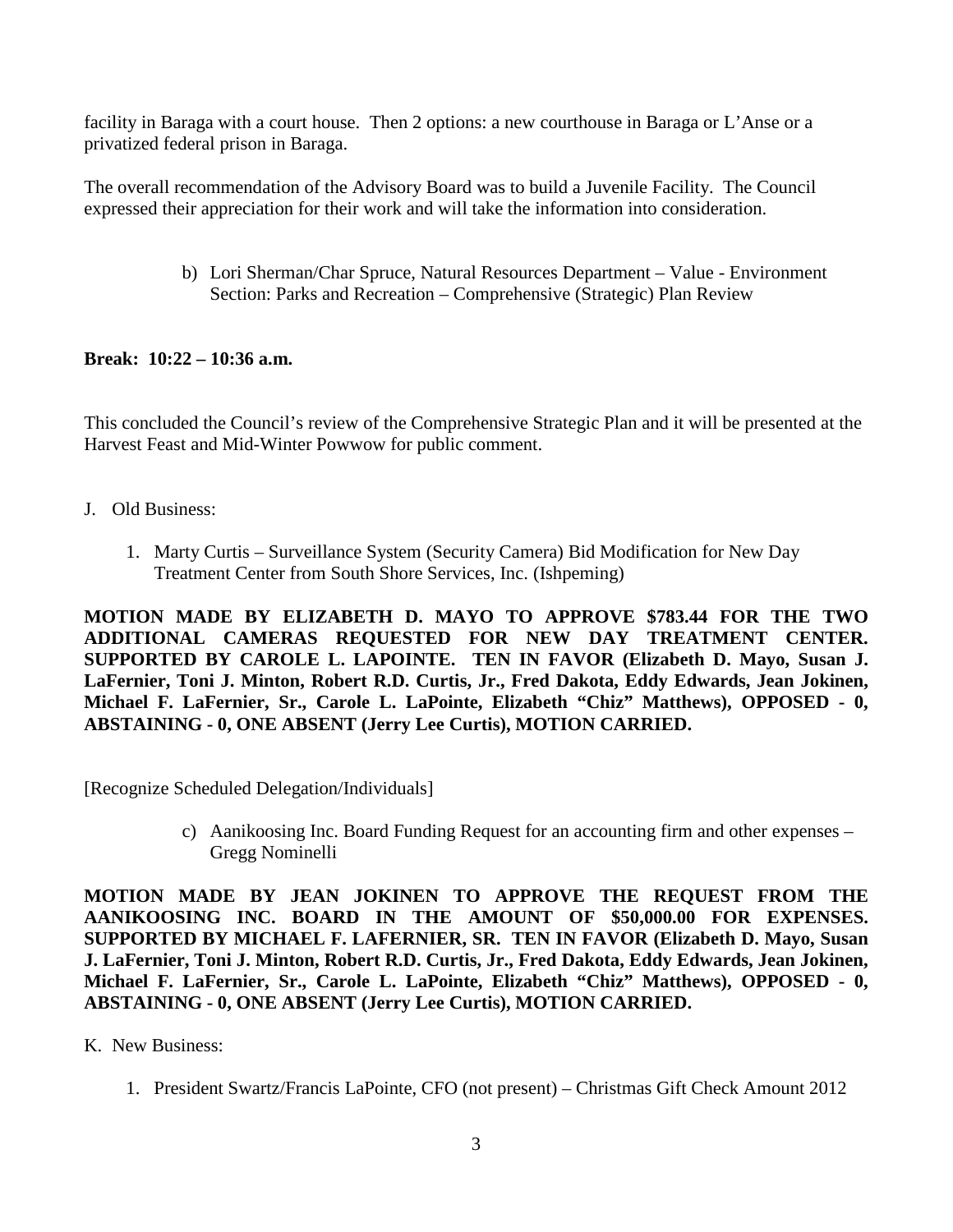**MOTION MADE BY ELIZABETH D. MAYO TO APPROVE \$2,000.00 FOR THE 2012 CHRISTMAS GIFT CHECKS FOR THOSE 18 YEARS OF AGE AND OVER (ELIGIBLE TRIBAL MEMBERS). SUPPORTED BY MICHAEL F. LAFERNIER, SR. NINE IN FAVOR (Elizabeth D. Mayo, Susan J. LaFernier, Toni J. Minton, Robert R.D. Curtis, Jr., Fred Dakota, Jean Jokinen, Michael F. LaFernier, Sr., Carole L. LaPointe, Elizabeth "Chiz" Matthews), ONE OPPOSED (Eddy Edwards), ABSTAINING - 0, ONE ABSENT (Jerry Lee Curtis), MOTION CARRIED.**

[Old Business]

- 1. David Haataja, Casinos General Manager/Dale Shalifoe, Baraga Casino Assistant General Manager - Baraga Casino Carpet Selection PowerPoint. 6-7 patterns were reviewed and narrowed down to 2 choices – the majority chose the balloon pattern.
- L. Closed Session:
	- 1. Michael E. Newell, iGaming Social Network Project Manager, Cheyenne and Arapaho Tribes/Barb Pockeye, Chief Operating Officer/Richard Grondeau, Attorney – Presentation
	- 2. Government Employee Termination Hearing Case #011-12

**MOTION MADE BY MICHAEL F. LAFERNIER, SR. TO GO INTO CLOSED SESSION AT 11:21 A.M. SUPPORTED BY TONI J. MINTON. SEVEN IN FAVOR (Susan J. LaFernier, Toni J. Minton, Robert R.D. Curtis, Jr., Eddy Edwards, Michael F. LaFernier, Sr., Carole L. LaPointe, Elizabeth "Chiz" Matthews), THREE OPPOSED (Elizabeth D. Mayo, Fred Dakota, Jean Jokinen), ABSTAINING - 0, ONE ABSENT (Jerry Lee Curtis), MOTION CARRIED.**

**Lunch: 12:18 – 1:11 p.m.** 

**MOTION MADE BY EDDY EDWARDS TO GO INTO OPEN SESSION AT 1:45 P.M. SUPPORTED BY MICHAEL F. LAFERNIER, SR. TEN IN FAVOR (Elizabeth D. Mayo, Susan J. LaFernier, Toni J. Minton, Robert R.D. Curtis, Jr., Fred Dakota, Eddy Edwards, Jean Jokinen, Michael F. LaFernier, Sr., Carole L. LaPointe, Elizabeth "Chiz" Matthews), OPPOSED - 0, ABSTAINING - 0, ONE ABSENT (Jerry Lee Curtis), MOTION CARRIED.**

**Break: 1:46 – 1:58 p.m.** 

[New Business]

2. Susan LaFernier, Secretary – Schedule Enterprise Employee Grievance Hearing Case #013-12

The Hearing is scheduled for November 8, 2012 at 1:00 p.m.

3. Larry Denomie III, CEO – Weekly Update